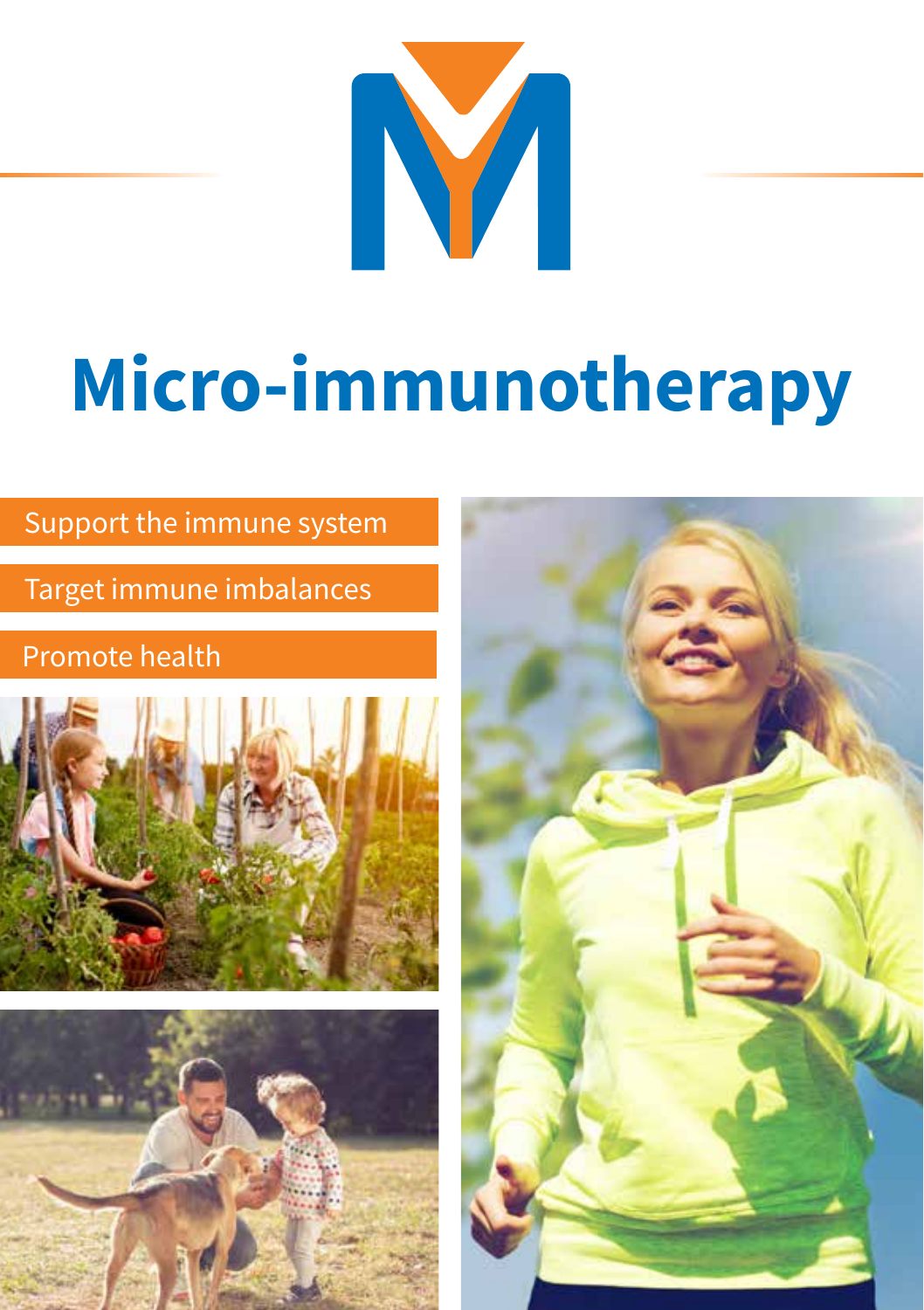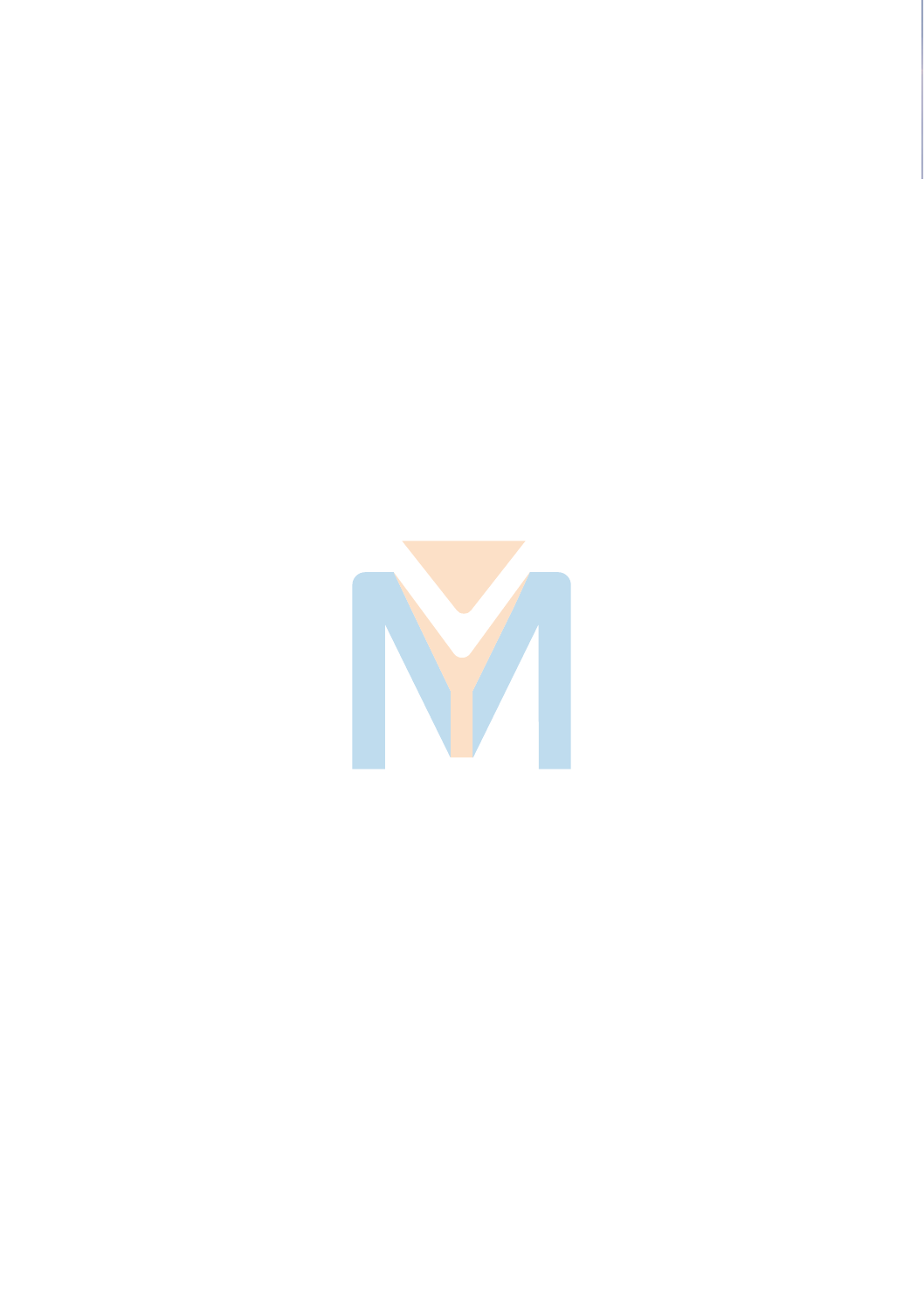### **Editorial**



Dr **Ursula Bubendorfer** President of the Germanspeaking Medical Society for Micro-immunotherapy (**MeGeMIT**)

#### **Dear Readers,**

Our body is naturally equipped with a well-functioning defence mechanism: the immune system. It is usually only when this sensitive system fails, that we become ill. It is now known that about 90 per cent of diseases are related to an imbalance of the immune system. Therefore, supporting the immune system and helping it maintain or recover its optimum performance, can be beneficial for health. This is exactly the purpose of micro-immunotherapy.

Fifty years ago, the Belgian doctor Maurice Jenaer developed this therapeutic approach. Since then, much has changed in immunological research. The principles of microimmunotherapy are based on this fundamental knowledge in the field of immunology, and the method is gaining increasing interest among doctors, health practitioners and patients. This brochure aims to summarise the distinctive features of this therapy and to describe its mode of action.

### **Table of Contents**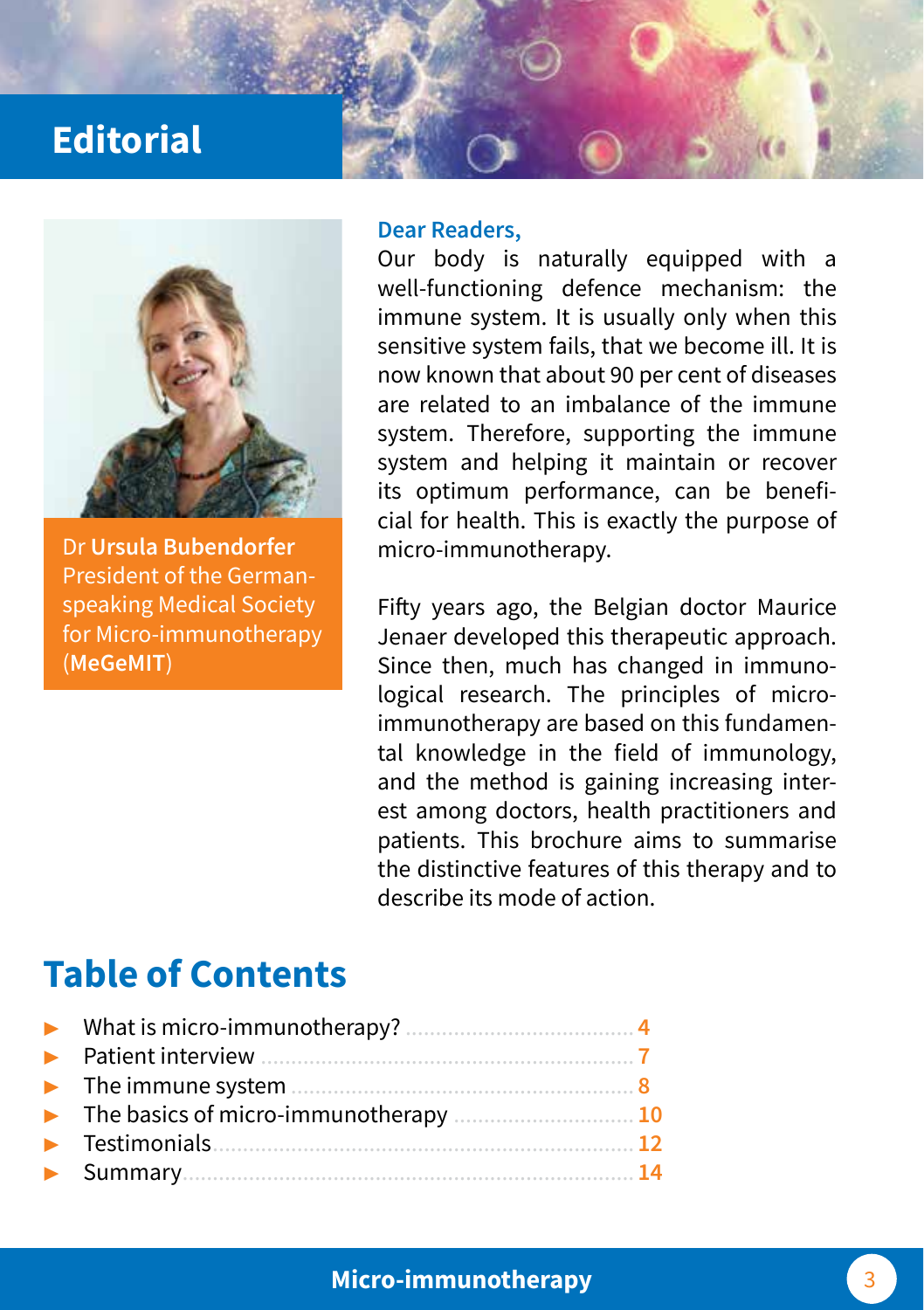Frequently asked questions about micro-immunotherapy

### **1. What is micro-immunotherapy?**

Micro-immunotherapy is a type of immunotherapy aimed at maintaining or restoring the proper function of the immune system.

### **2. What is its main feature?**

Micro-immunotherapy makes use of the same messengers as the immune system (e.g. cytokines, growth factors, hormones), which are given sublingually in low doses. These substances are responsible for the communication between the cells and other elements involved in immune responses. Thus, micro-immunotherapy speaks the same language as the immune system.

### **3. In which areas can it be used?**

Micro-immunotherapy has a very broad scope of applications and can be used both for treatment and prevention, as part of an integrative therapeutic approach. It offers immune support in several clinical conditions:

- ▶ autoimmune diseases
- ▶ viral infections and reactivations
- ▶ bacterial infections
- allergies
- stress
- depression

### ▶ neurological diseases

- ▶ age-related diseases
- ▶ bone and joint disorders
- ▶ dental problems
- ▶ complementary cancer treatment

**4. How is it taken?**

The application of micro-immunotherapy medicines is very simple. The capsules contain small beads called granules, which are impregnated with the active ingredients. They are taken sublingually, which means that the capsules are opened and the granules are poured under the tongue, where they slowly dissolve. From there, the ingredients reach the immune system mainly through the lymphatic system.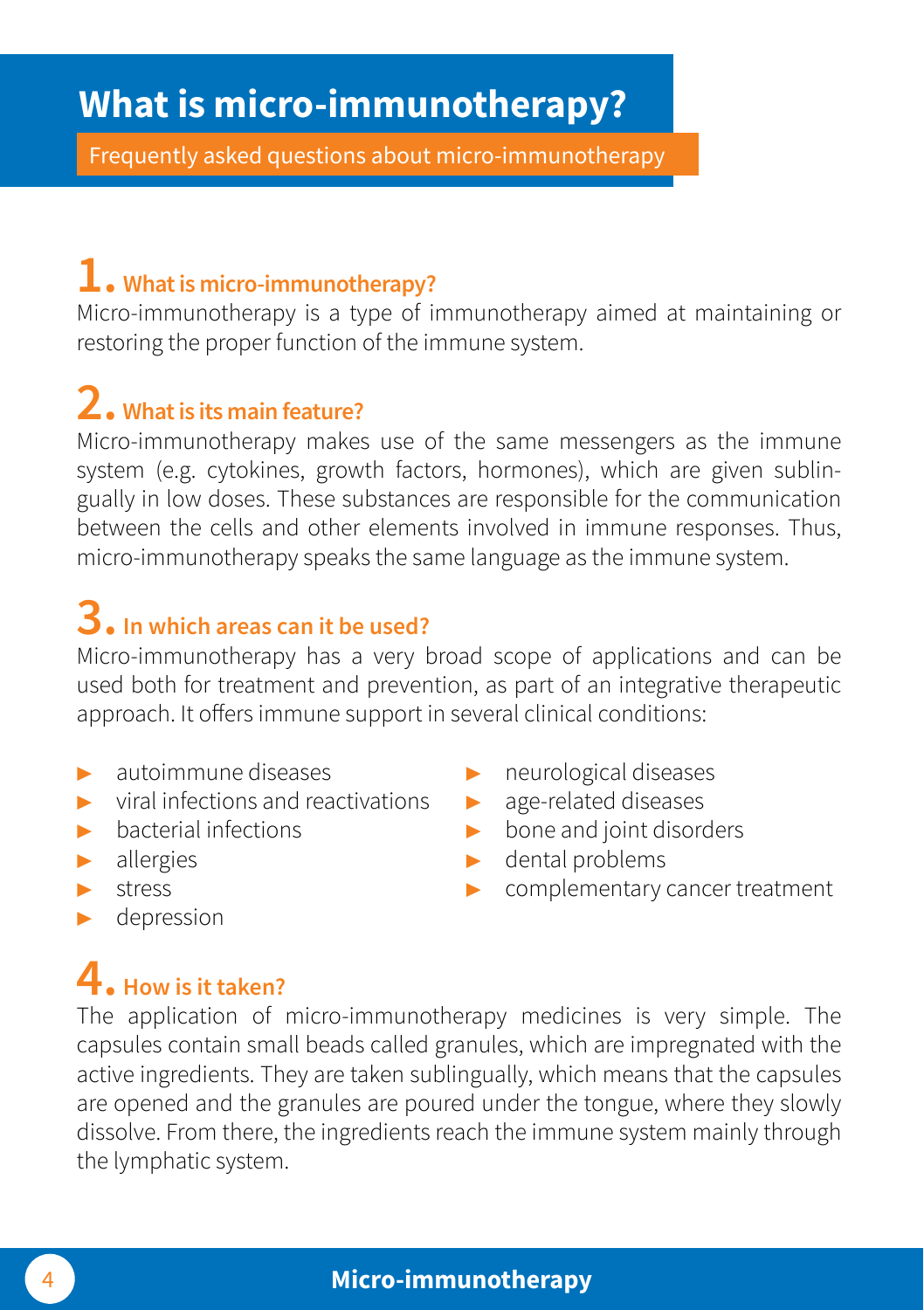

#### **Instructions for use**

- Take the treatment preferably on an empty stomach, 15-30 minutes before the morning meal. If this is not possible, please take it one hour after the meal.
- Pay attention to the numbering of the capsules: the correct sequence must be respected.
- ▶ Open one capsule, pour the granules under the tongue and let them dissolve there.

### **5. How is micro-immunotherapy usually prescribed?**

Your doctor or therapist uses micro-immunotherapy to support your immune system. Firstly, he or she will take a detailed medical history. Depending on your symptoms, laboratory tests might be requested to determine the state of your immune system (e.g. lymphocyte typing) or reveal the presence of a persistent viral infection (e.g. Epstein-Barr virus serology). According to the laboratory results and your clinical condition, he or she will then choose the appropriate micro-immunotherapeutic medicine. The duration of the treatment may vary greatly depending on the disease and the individual needs. It ranges between several weeks and a few months, taking into account that regulating the immune system takes time. Although micro-immunotherapy is also used for prevention or to treat acute conditions, it is particularly useful in the long-term management of chronic diseases.

### **6. For whom is micro-immunotherapy suitable?**

Micro-immunotherapy can be used in both adults and children and is thus suitable for the whole family. It can also be used for animals.

### **7. Can micro-immunotherapy be taken along with other treatments?**

Micro-immunotherapy is compatible with other treatments and can even act synergistically by supporting their effectiveness and improving the body's tolerance. Micro-immunotherapy is a complementary treatment, which means that no other treatment should be suspended without first consulting your doctor or therapist.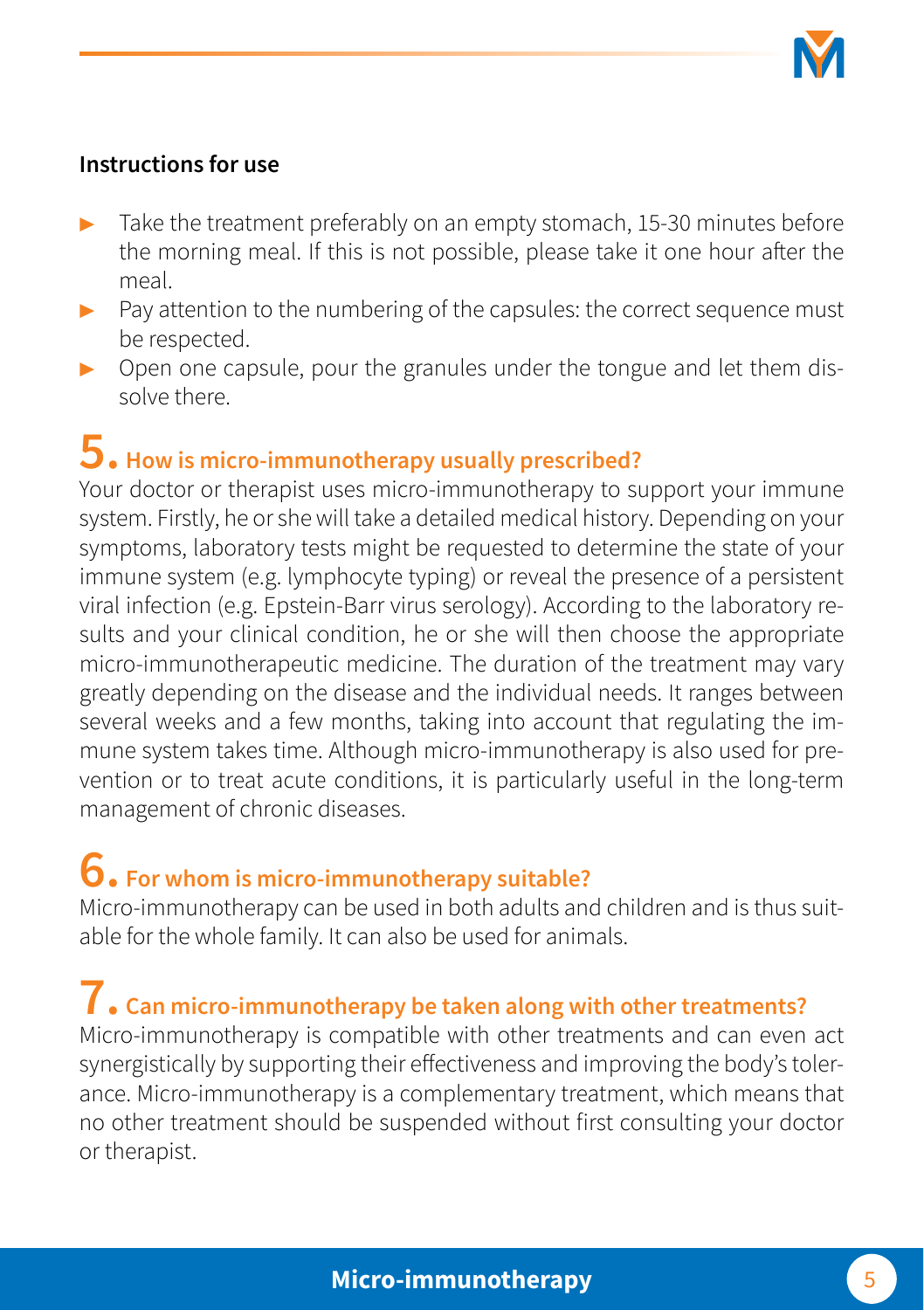## **8. Who prescribes micro-immunotherapy?**

Specially trained doctors, other health professionals and therapists prescribe micro-immunotherapy. The majority of them choose to adopt an individualized, holistic approach to patient care. Since the choice of the correct preparation is not always straightforward and, in some cases, might require the use of laboratory tests, only trained practitioners should recommend micro-immunotherapy.

### **9. What advantages does micro-immunotherapy offer?**

Micro-immunotherapy offers multiple advantages. It focuses on treating the cause of illness rather than the symptoms, aiming to restore health in the long term. Due to the use of low doses of immune messengers, it is a safe treatment, which can be combined with other therapeutic approaches. The sublingual application makes it easy to take - especially for children - as the granules are just poured under the tongue where they dissolve.

### **10. How long has micro-immunotherapy been used?**

Micro-immunotherapy has been used for over 50 years. The Belgian doctor Maurice Jenaer created this therapeutic approach in 1967 and since then, with the discovery of new messenger substances, it has been further developed. Nowadays, it is part of the therapeutic strategy of thousands of doctors, other health professionals and therapists in Europe and other parts of the world.  $\blacktriangledown$ 

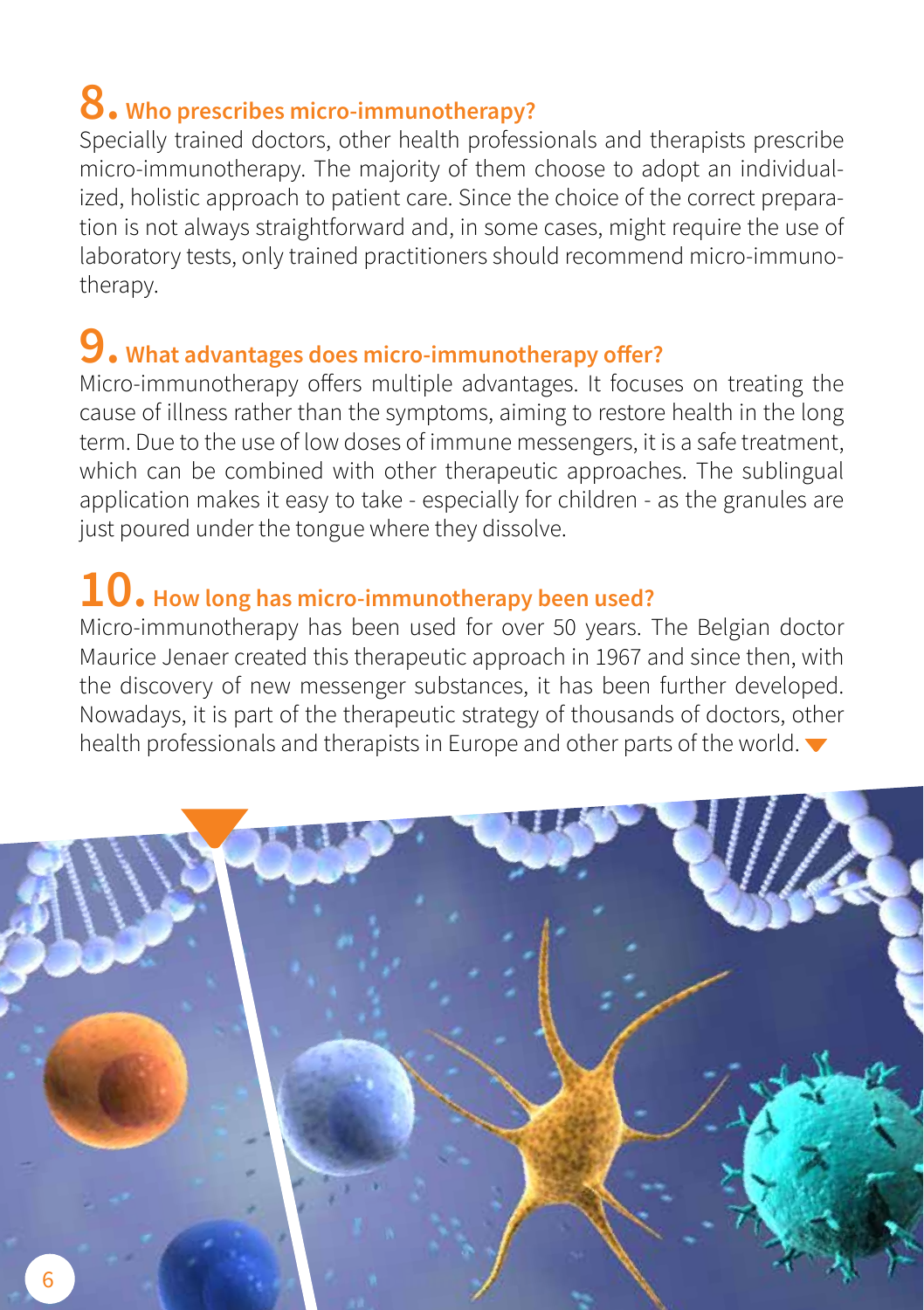### **Patient interview**

**Mona F. is, like many mothers, the "health manager" of her family. She has to deal with various disorders: Her husband has hay fever, her children occasionally develop viral infections and she has been suffering herself from a chronic inflammatory bowel disease for many years.**



**Mona F.** 

#### **How did you hear about micro-immunotherapy?**

My family doctor recommended it to me. It is a very well-tolerated treatment and can be combined with other medications. We decided to take micro-immunotherapy because it gently supports the immune system.

#### **What has changed with this treatment?**

When it comes to health, micro-immunotherapy plays an important role in our family. Other medications often only treat the symptoms. Over time, disorders would reappear. Since the introduction of micro-immunotherapy, our health has become much more stable. The children rarely have infections anymore, and my husband's allergy symptoms have almost completely disappeared. I too, feel livelier again and much less restricted in my day-to-day life.

#### **How do you use micro-immunotherapy?**

Each of us takes a different micro-immunotherapy preparation. The capsules are simply opened and the granules contained in them have to be poured under the tongue. This makes the treatment so easy to take - especially for children. These days, my husband and the children mainly use it for prevention.

#### **Would you recommend it?**

Absolutely! We are thrilled that micro-immunotherapy has improved our health, and we have already recommended it to friends and relatives.  $\blacktriangledown$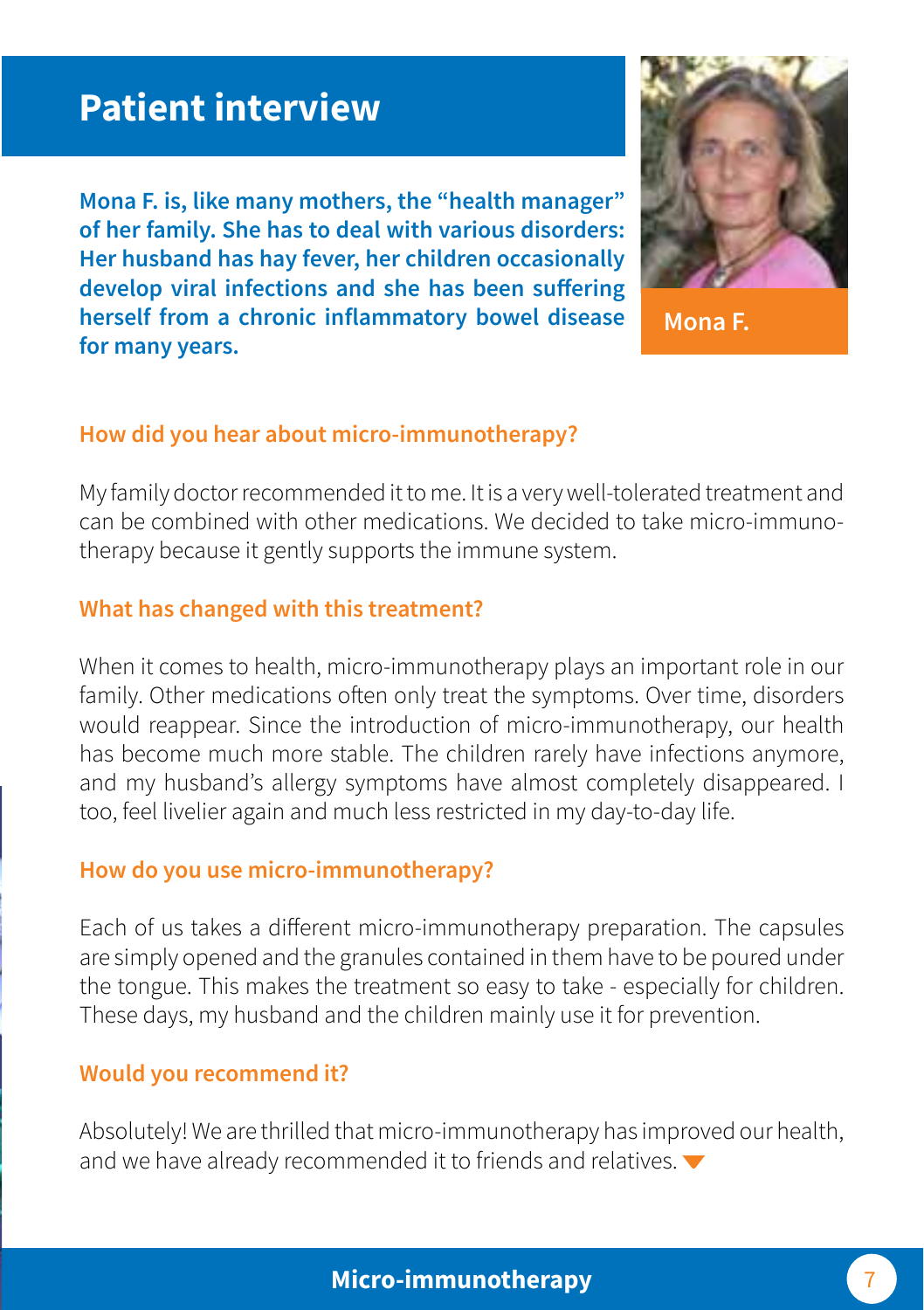### **The immune system**



The immune system is the body's natural defence mechanism that protects us against pathogens or other disruptive factors. This complex system is made up of a network of different organs, cells and messenger molecules (see diagram). It is typically divided into two categories that are closely linked: the non-specific, innate immune system and the specific, adaptive immune system.

When pathogens enter the body, the cells of the innate immune system first recognise the foreign agents and attack them. If necessary, they produce immune messengers in order to recruit other immune cells.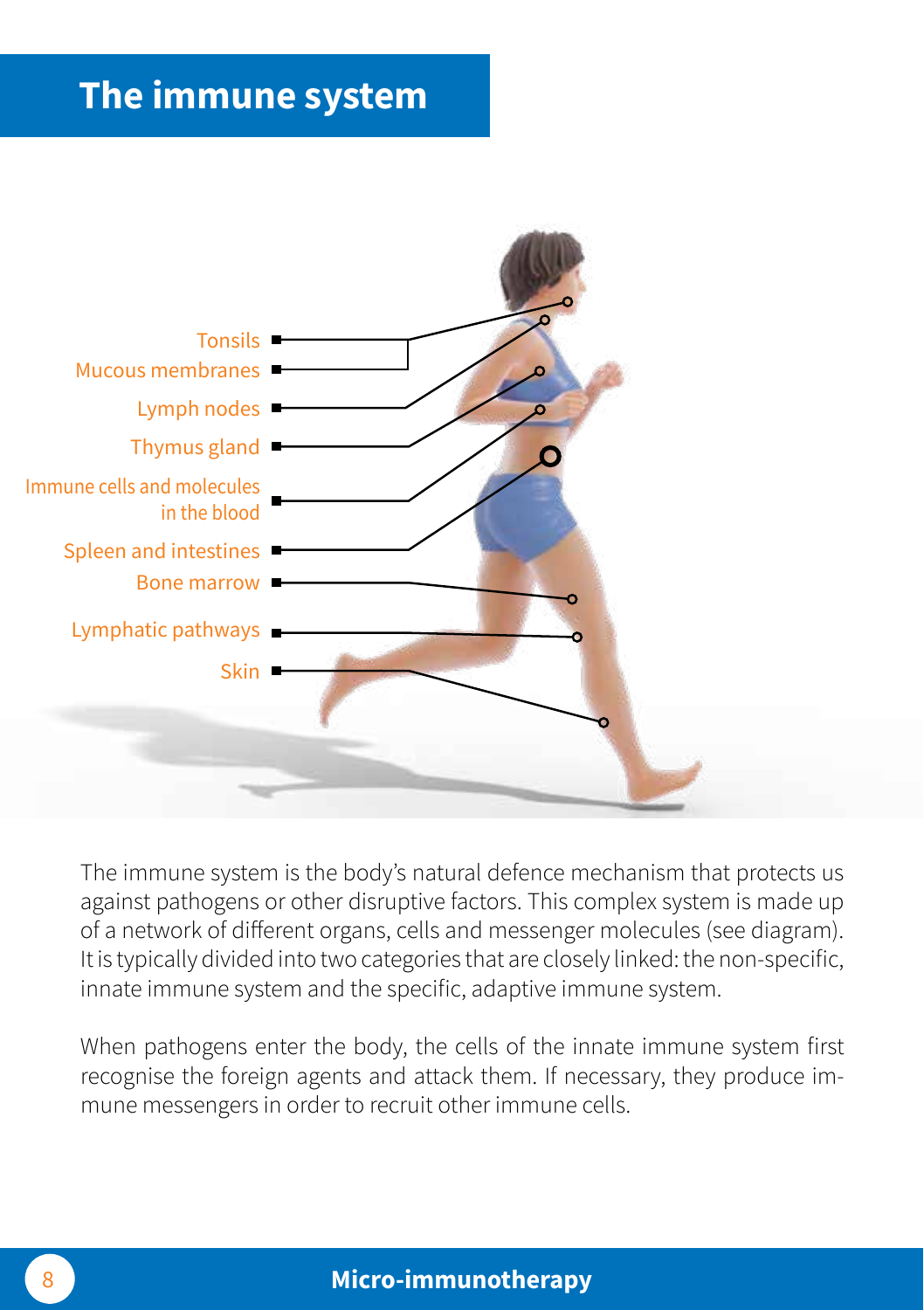

#### **Immune messengers**

Immune messengers are also often called cytokines. These are proteins that allow the cells of the immune system to communicate with each other and coordinate their response in order to efficiently fight the pathogens. They can specifically stimulate or inhibit an immune response. They represent the main active ingredients in micro-immunotherapy medicines, where they are administered in optimally tolerated doses.

If the innate immune system fails to eliminate the pathogens, the acquired immune system is called into play, and both work together to eliminate the intruders. The cells of the acquired immune system, which are highly specific to the particular pathogen that induced them, migrate into the tissue and release immune messengers mounting an effective response. Once the pathogens are destroyed, other immune messengers are released in order to control and end the immune attack. Finally, scavenger cells eliminate the debris.

After this primary immune response, immunological memory is created. In this way, the body can react much faster and more efficiently upon reinvasion of the same pathogen.

#### **Immunological memory**

The immunological memory is a distinct characteristic of the adaptive immune system. Exposure to a pathogen leads to the generation of memory cells, specific white blood cells which provide an immediate and more intense reaction to the same pathogen when re-encountering it, so that it does not come to an outbreak of symptoms. This is the reason why we get some diseases only once.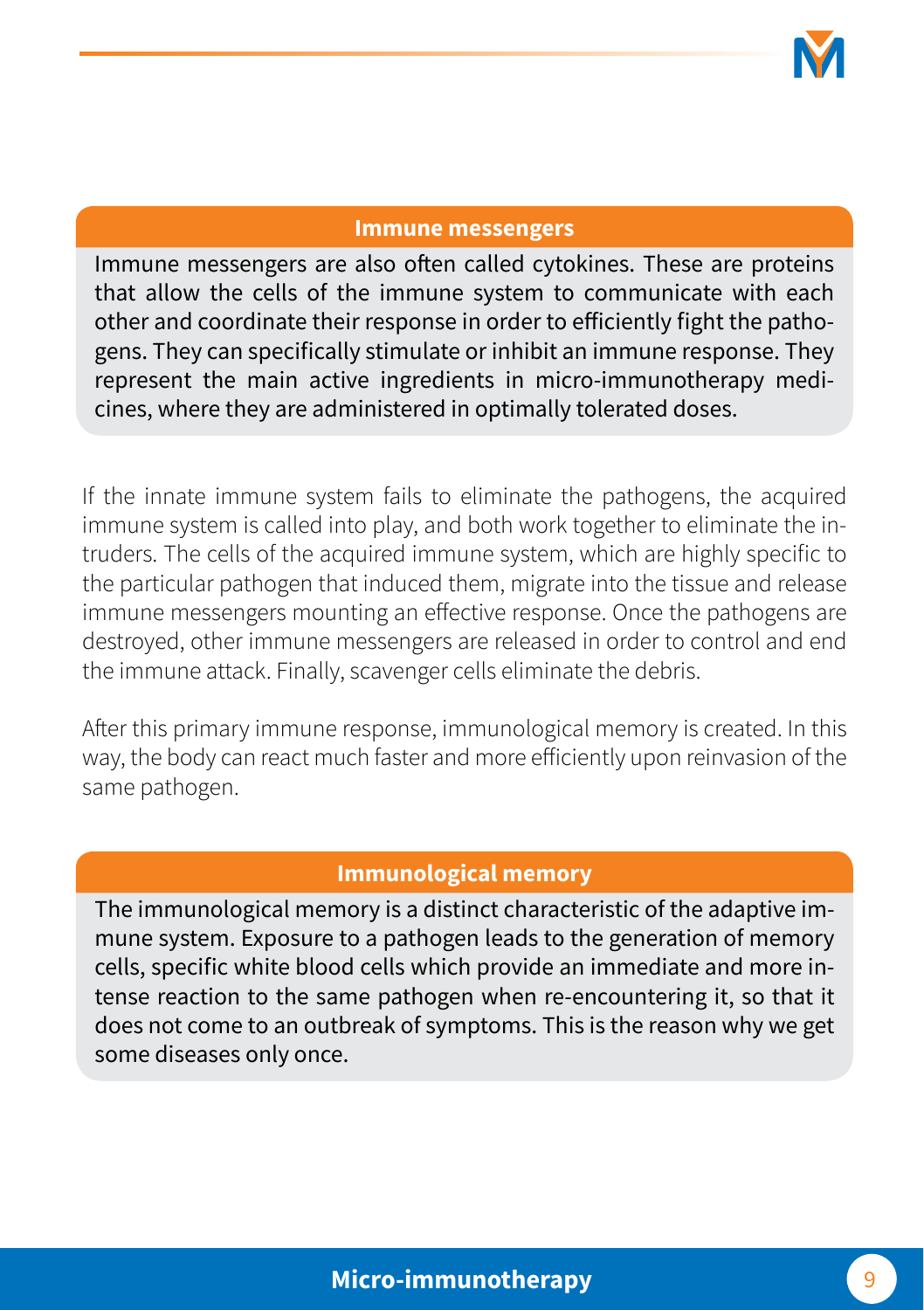Micro-immunotherapy is based on findings about the functioning of the immune system – our natural health guard, that is able to detect and destroy harmful agents. However, if our defence system is out of balance due to external factors such as pollution, pathogens, nutritional deficiencies, toxins, or internal factors such as psychological or hormonal imbalances, its effectiveness is limited. This is exactly where micro-immunotherapy is indicated. Its purpose is to promote the self-regulation of the immune system and restore its balance.

#### **Messages to the immune system**

As previously described, cytokines play an important role in the coordination of the immune response. It is exactly these immune messengers, among others, that are used in micro-immunotherapy to correct an uncontrolled or inappropriate immune response. These active ingredients are used in low doses and are, therefore, well tolerated.

Depending on the targeted clinical condition, the pursued objective of micro-immunotherapy may be different. For example, in case of viral or bacterial infections, it is important to promote the activation of the natural immune response, while in the context of allergies or autoimmune diseases the aim is to attenuate excessive immune reactions. In this way, the immune response is gently modulated.

Like the immune system itself, micro-immunotherapy transmits the information to the immune cells in a time-lapsed manner, mimicking and reproducing the chain of natural immune reactions (sequential treatment).

#### **Long-term immune regulation**

Gradual, lengthy pathologic processes often lead to malfunctioning of the immune system. Micro-immunotherapy can be used to retrain the immune system to work efficiently again. Such training may take a few months or longer, however, it can result in long-term improvements, especially when accompanied by a healthy lifestyle.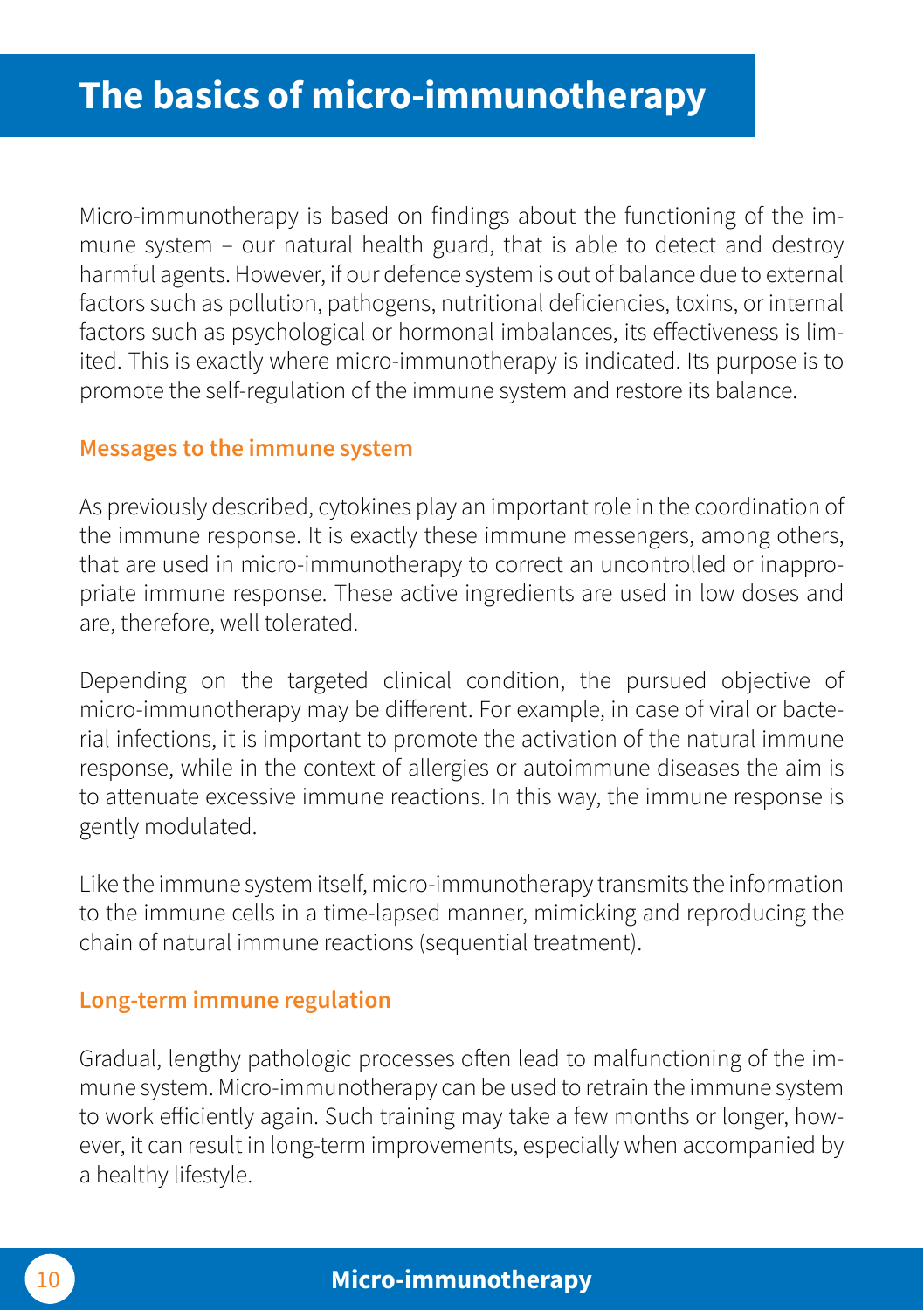

#### **Instructions for use**

The immune modulating substances are impregnated on small beads called granules, which are contained in capsules that are numbered from 1 to 10. The numerical order of the capsules must be strictly respected.

After opening the capsule, the content is poured directly under the tongue where the granules slowly dissolve. The active ingredients enter the lymphatic system via the mucous membranes and, that way, are able to transmit the information directly to the immune system.

#### **Origin of the active ingredients**

The active ingredients used in micro-immunotherapy are obtained using modern biotechnology.

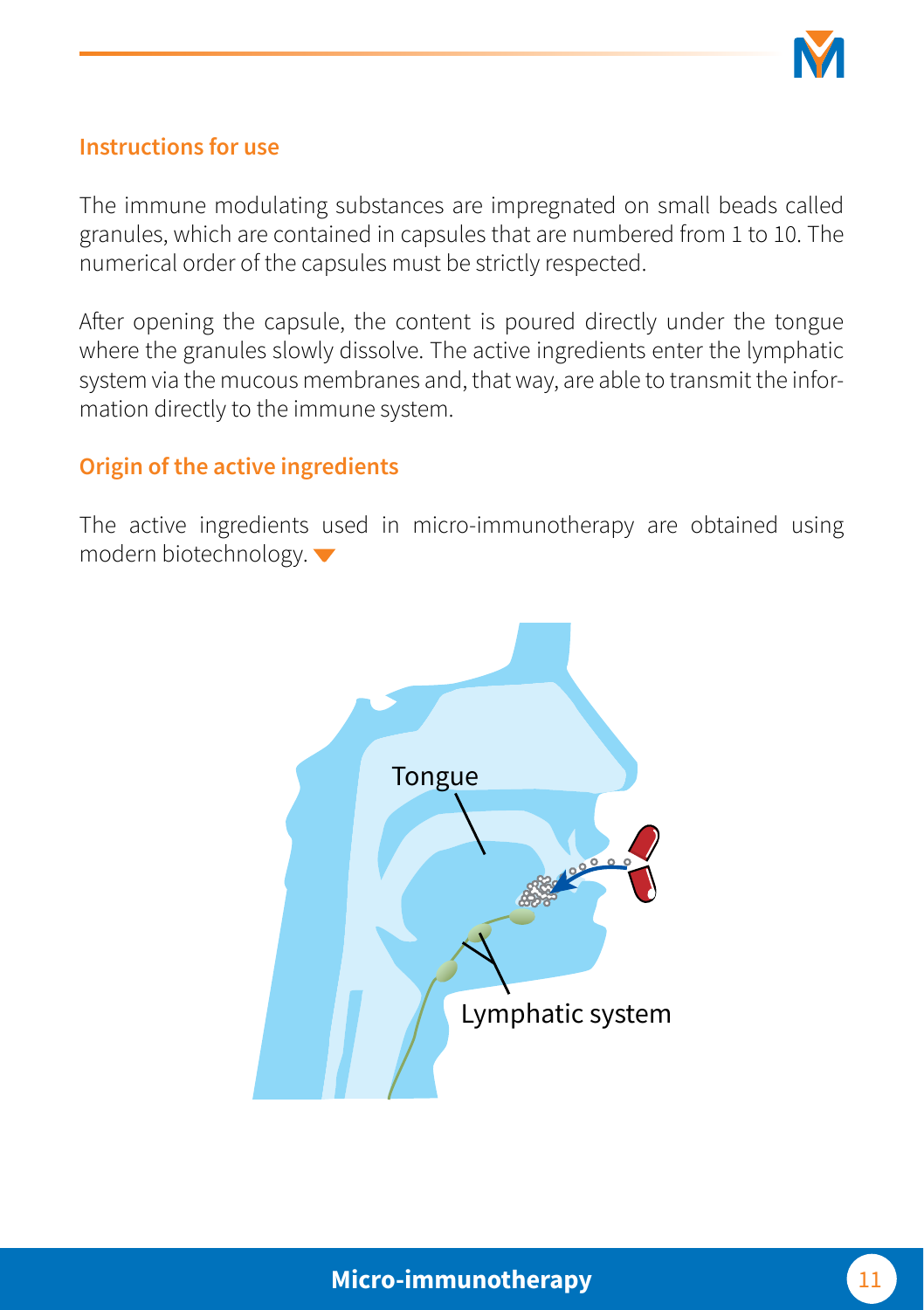### **Testimonials**



Dr Petra Blum

#### **Dr Petra Blum - General practitioner and family doctor**

In my medical practice for primary care and naturopathy, micro-immunotherapy is an important part of my therapeutic strategy. I have been using this treatment since 1999, using the complete range of therapeutic possibilities it offers. Above all, I appreciate the fact that it regulates the immune system gently and specifically targets the underlying cause of diseases.

Many patients who come to my practice have already visited several doctors and tried numerous medications without experiencing any improvement. When I investigate their immune status, I frequently detect reactivated viruses, which can trigger various other disorders. Often, my patients are surprised by this diagnosis. I then explain how virus reactivations can specifically be treated with micro-immunotherapy. After a short period of time taking micro-immunotherapy, most of the patients feel much better.

#### **My advice:**

If you have been suffering from a condition for a long time or present with medically unexplained symptoms, ask your doctor or health practitioner about micro-immunotherapy. Evaluating the immune status can reveal immune imbalances and expose underlying causes, that were previously unknown.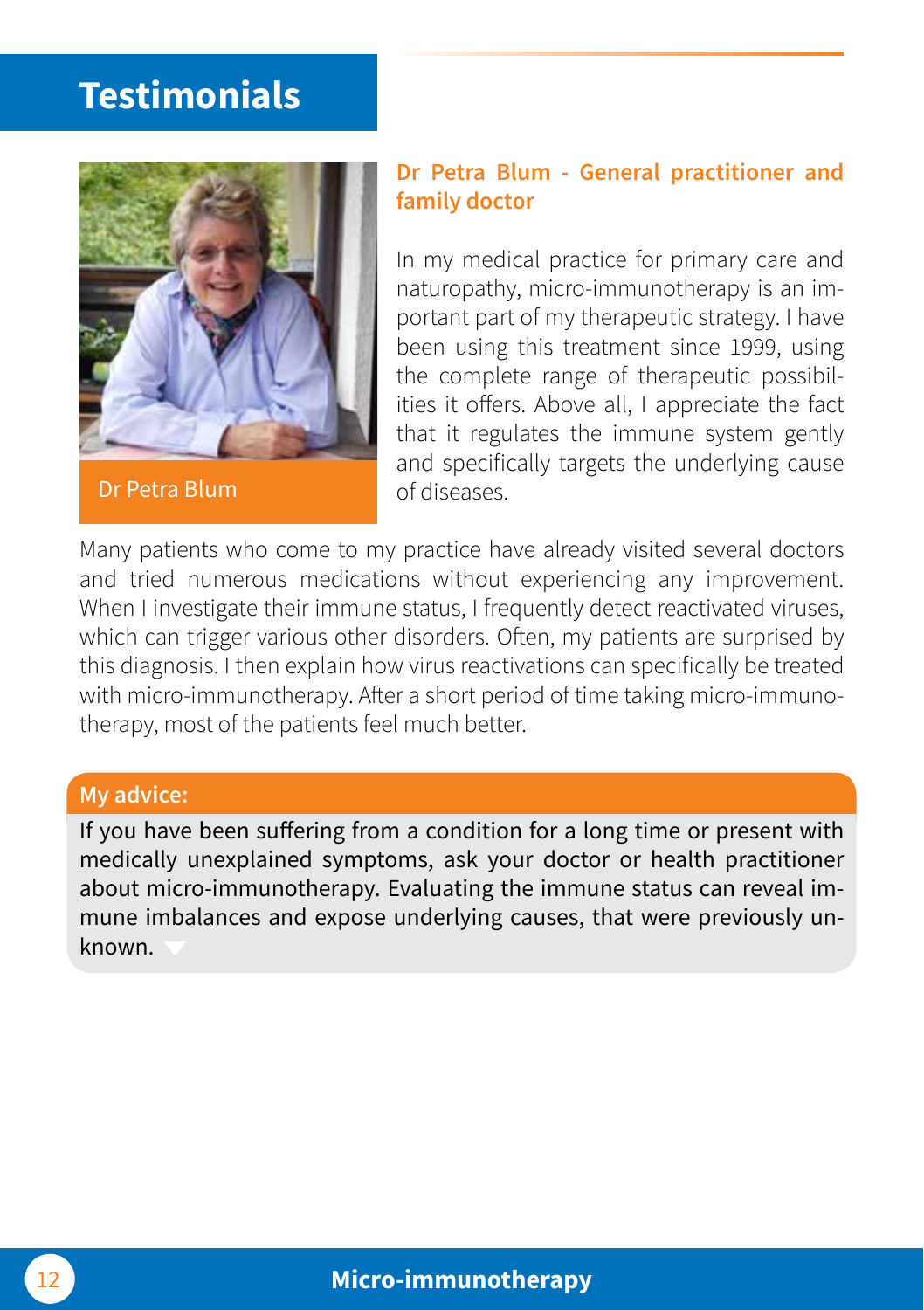



#### **Wolfgang Spiller – Heilpraktiker/Naturopath**

I first heard about micro-immunotherapy at an international congress in Strasbourg in 1992, which opened for me new perspectives in the treatment of allergy-related, autoimmune and oncological diseases.

Until then I was only able to influence the immune system in an unspecific way, but today I am able to regulate the defensive mechanisms of the body much more accurately and efficiently thanks to the integration of sophis-

ticated diagnostic methods and the micro-immunotherapy medicines in my daily practice. Thus, I can offer my patients a much more precise and targeted treatment.

I have been working in my own practice since 1981 and have been able to follow the emergence of various new diagnostic and therapeutic approaches. Some of them have shown to be worthwhile, others have not. However, microimmunotherapy has been at the heart of my therapeutic strategy for 25 years and represents the medicine of the future for me. Thanks to micro-immunotherapy, I have been able to successfully accompany countless patients on their way towards recovery.

#### **My advice:**

If you are looking for an efficient, well-tolerated therapy in the management of chronic and autoimmune diseases, micro-immunotherapy may be the right option for you. Often, patients who come to my practice have already gone through a long odyssey, where neither the correct diagnostic tools nor the right treatment had been used.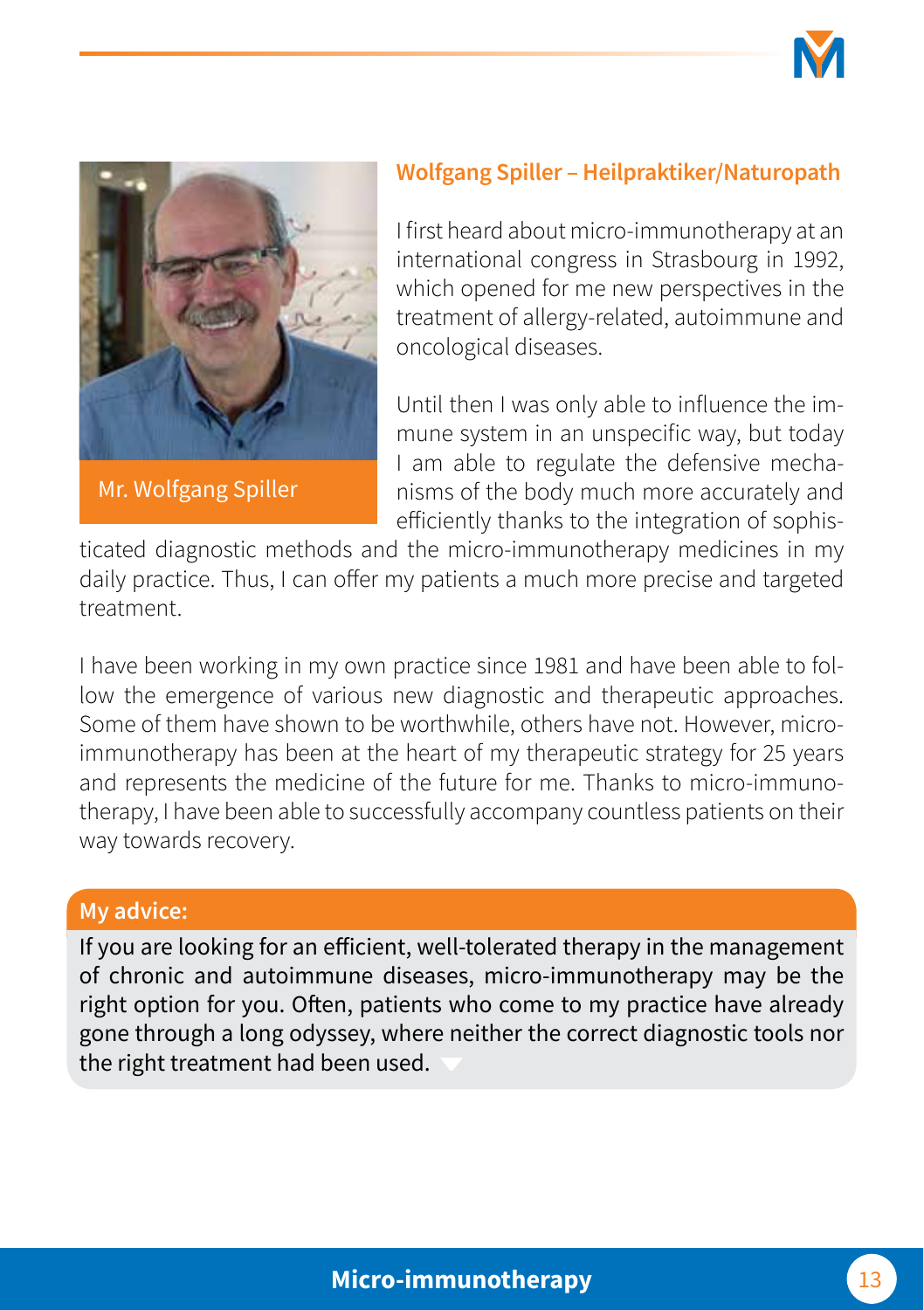### **Summary**

### **Micro-immunotherapy is an immunomodulatory treatment that:**



#### **COMMUNICATES**

with the immune system in his own language, by making use of substances like cytokines and other immune mediators in low doses.



#### the chain of natural immune reactions, by following a specific sequential action.



#### **RETRAINS**

the immune system to respond appropriately to internal and external disruptive factors.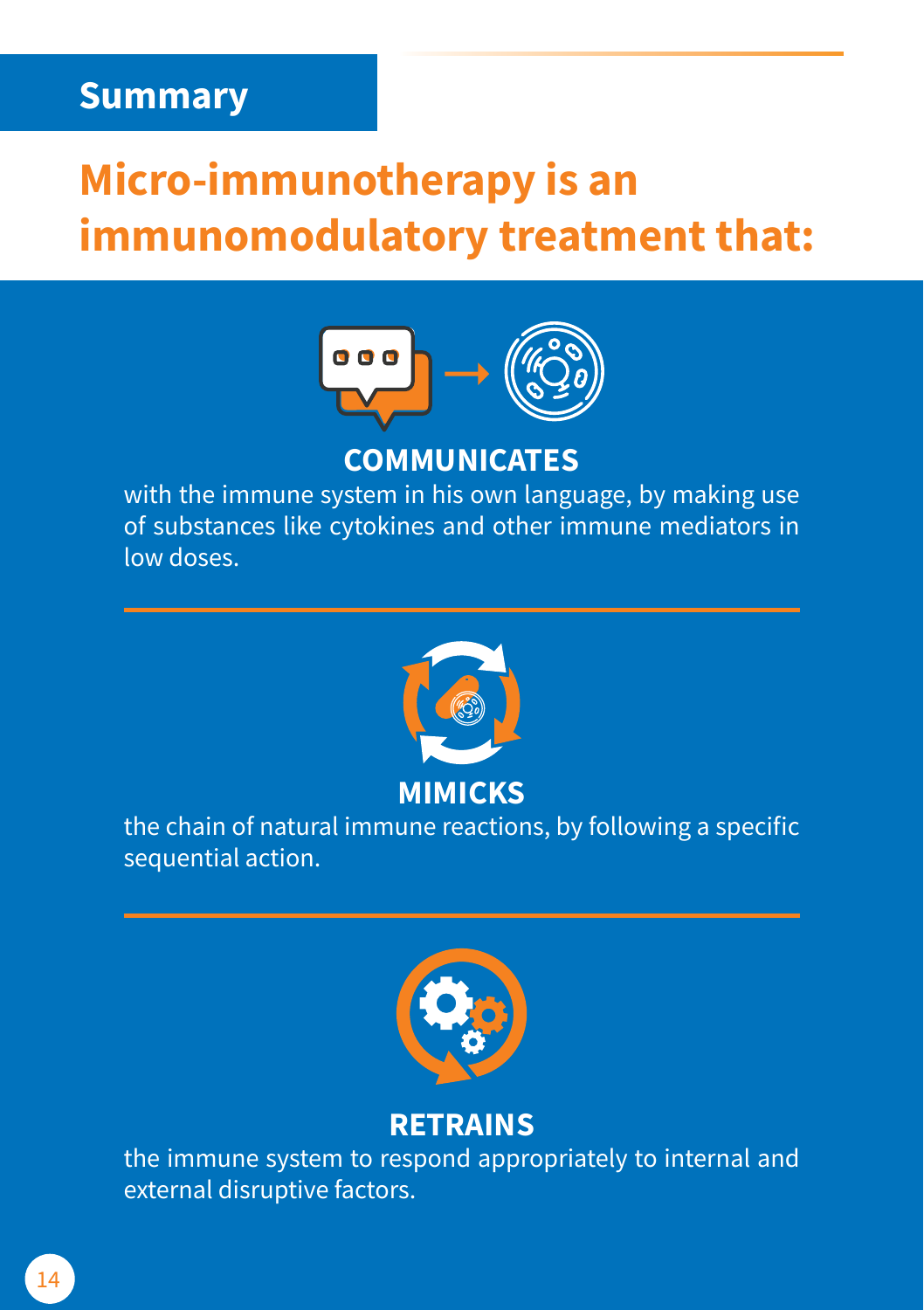